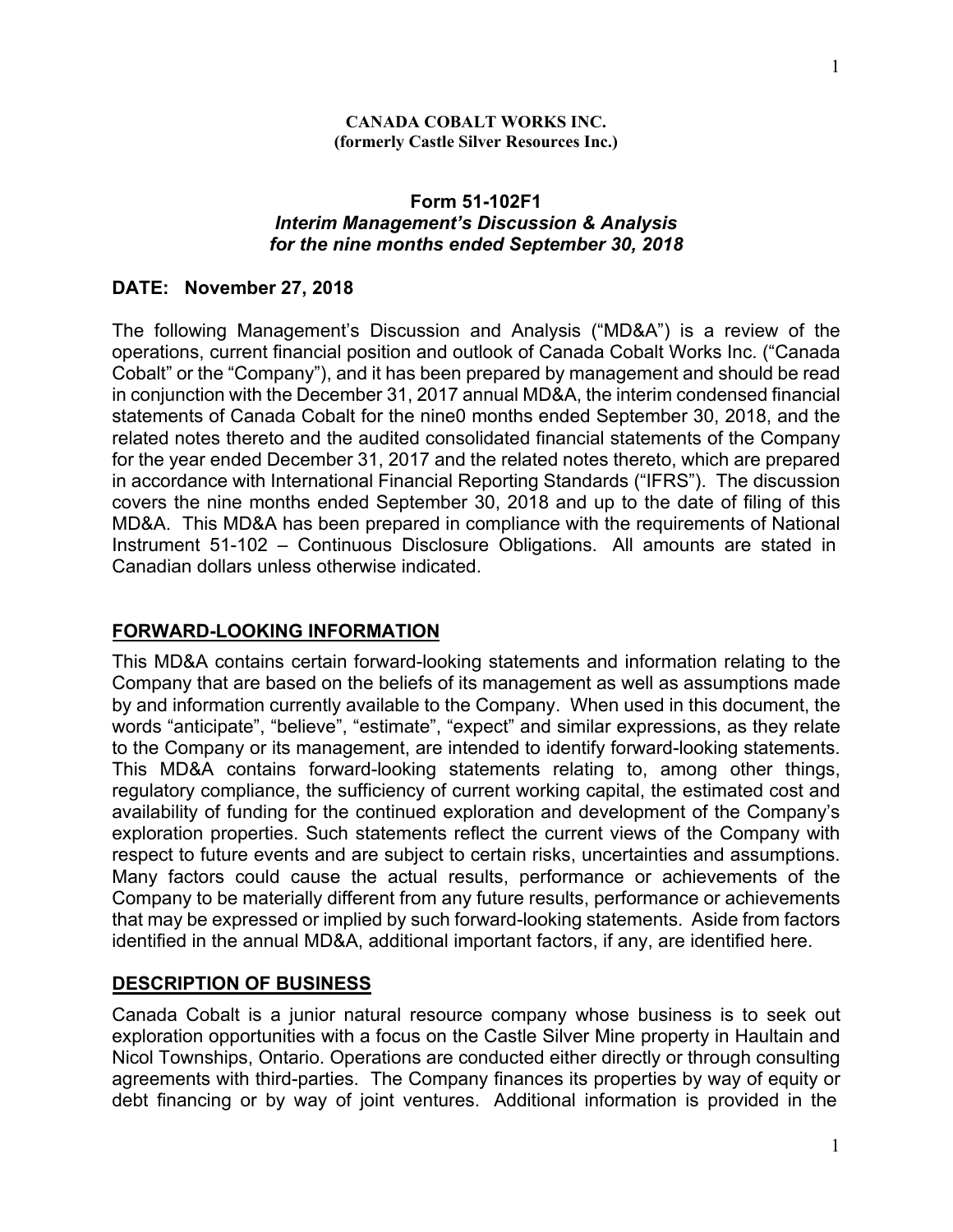Company's audited consolidated financial statements for the year ended December 31, 2017, and the Company's interim condensed consolidated financial statements for the nineSeptember 30 months ended September 30, 2018. These documents are available on SEDAR at www.sedar.com.

The Company also maintains a website at www.canadacobaltworks.com.

The Company is a reporting issuer in the Provinces of British Columbia, Alberta and Ontario, and trades on the TSX Venture Exchange ("TSXV") under the symbol CSR.

The corporate office of the Company is located at 3028 Quadra Court, Coquitlam, BC, V3B 5X6

### **FINANCINGS**

March 16, 2017, the Company closed a private placement offering, raising gross proceeds of \$952,685. The Company issued 6,351,233 units at a price of \$0.15 per unit. Each unit comprises one common share and one share purchase warrant. Each warrant will entitle the holder thereof to purchase one additional common share of the Company at an exercise price of \$0.20 per share for a period of two years from closing, subject to TSX Venture Exchange ("Exchange") approval. The expiry of the warrants may be accelerated if the closing price of the Company's shares on the TSX Venture Exchange is at least \$0.30 per share for a period of 10 consecutive trading days during the term of the warrant. The Company may accelerate the expiry of the warrants to 20 calendar days from the date express written notice is given by the Company to the holder.

Finder's fees were paid in connection with the private placement in the amount of \$22,447 cash and 147,646 broker warrants on the same terms as the purchaser warrants.

On March 23, 2017, the Company settled its debt obligations with certain creditors of the Company in the amount of \$290,136 through the issuance of 1,934,163 common shares of the Company at a deemed price of \$0.15 per common share.

Between May 19, 2017 and June 15, 2017, the Company closed a private placement offering, raising gross proceeds of \$1,200,000. The Company issued 6,000,000 units at a price of \$0.20 per unit. Each unit comprises one common share and one share purchase warrant. Each warrant will entitle the holder thereof to purchase one additional common share of the Company at an exercise price of \$0.30 per share for a period of two years from closing. Finder's fees were paid in connection with the private placement in the amount of \$30,000 cash and 150,000 broker warrants on the same terms as the purchaser warrants.

On July 25, 2017, the Company closed a private placement offering, raising gross proceeds of \$897,500. The Company issued 4,487,500 units at a price of \$0.20 per unit.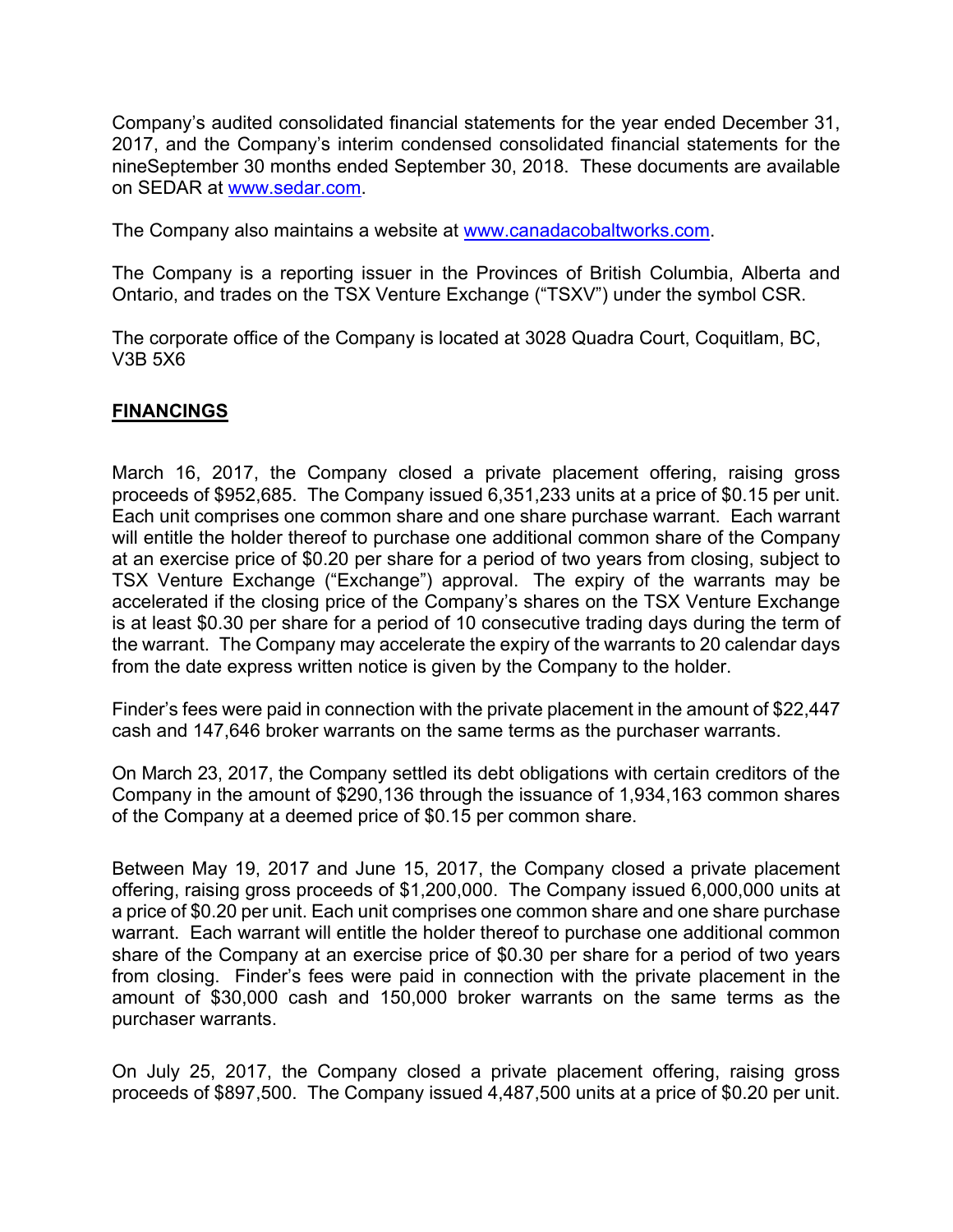Each unit comprises one common share and one share purchase warrant. Each warrant will entitle the holder thereof to purchase one additional common share of the Company at an exercise price of \$0.30 per share for a period of two years from closing.

On January 15, 2018 the Company closed a private placement offering, raising gross proceeds of \$1,030,000. The Company issued 2,942,857 units at a price of \$0.35 per unit. Each unit comprises one common share and one share purchase warrant. Each warrant will entitle the holder thereof to purchase one additional common share of the Company at an exercise price of \$0.50 per share for a period of 2 years.

On July 25, 2018 the Company issued 2,229,314 units at a purchase price of \$0.65 per unit. Each unit comprises one common share and one half of one share purchase warrant. Each whole warrant will entitle the holder thereof to purchase one additional common share of the Company at an exercise price of \$0.90 per share for a period of two years from closing, subject to TSX Venture Exchange ("Exchange") approval.

Finder's fees were paid in connection with the private placement in the amount of \$36,629.97 in cash and 56,354 broker warrants on the same terms as the purchaser warrants,

## **RESULTS OF OPERATIONS**

The preparation of financial statements in conformity with Canadian generally accepted accounting principles requires management to make estimates and assumptions that affect the reported amounts of assets and liabilities and disclosure of contingent assets and liabilities at the date of the consolidated financial statements and the reported amounts of revenues and expenses during the reporting period. Actual results may be different from those estimates.

The following schedule provides the details of the Company's corporate operating expenditures for the three and nine months ended September 30, 2018 and 2017.

|                                            | Three months ended<br>September 30, |           |           | Nine months ended<br>September 30, |             |   |             |  |
|--------------------------------------------|-------------------------------------|-----------|-----------|------------------------------------|-------------|---|-------------|--|
|                                            | 2018                                |           | 2017      |                                    | 2018        |   | 2017        |  |
| Advertising and promotion                  |                                     | 235,108   | \$200,114 | S                                  | 425.144     | S | 404.195     |  |
| Administrative and general expenses        |                                     | 33,617    | 18,039    |                                    | 85,883      |   | 29,469      |  |
| Professional fees                          |                                     | 409,621   | 92.504    |                                    | 687,783     |   | 642,341     |  |
| Filing costs and shareholders' information |                                     | 27,797    | 12.923    |                                    | 118,886     |   | 87,816      |  |
| Travel                                     |                                     | 90,943    | 41,888    |                                    | 171,105     |   | 115,233     |  |
|                                            |                                     | \$797.086 | \$365,469 |                                    | \$1,488,801 |   | \$1,279,054 |  |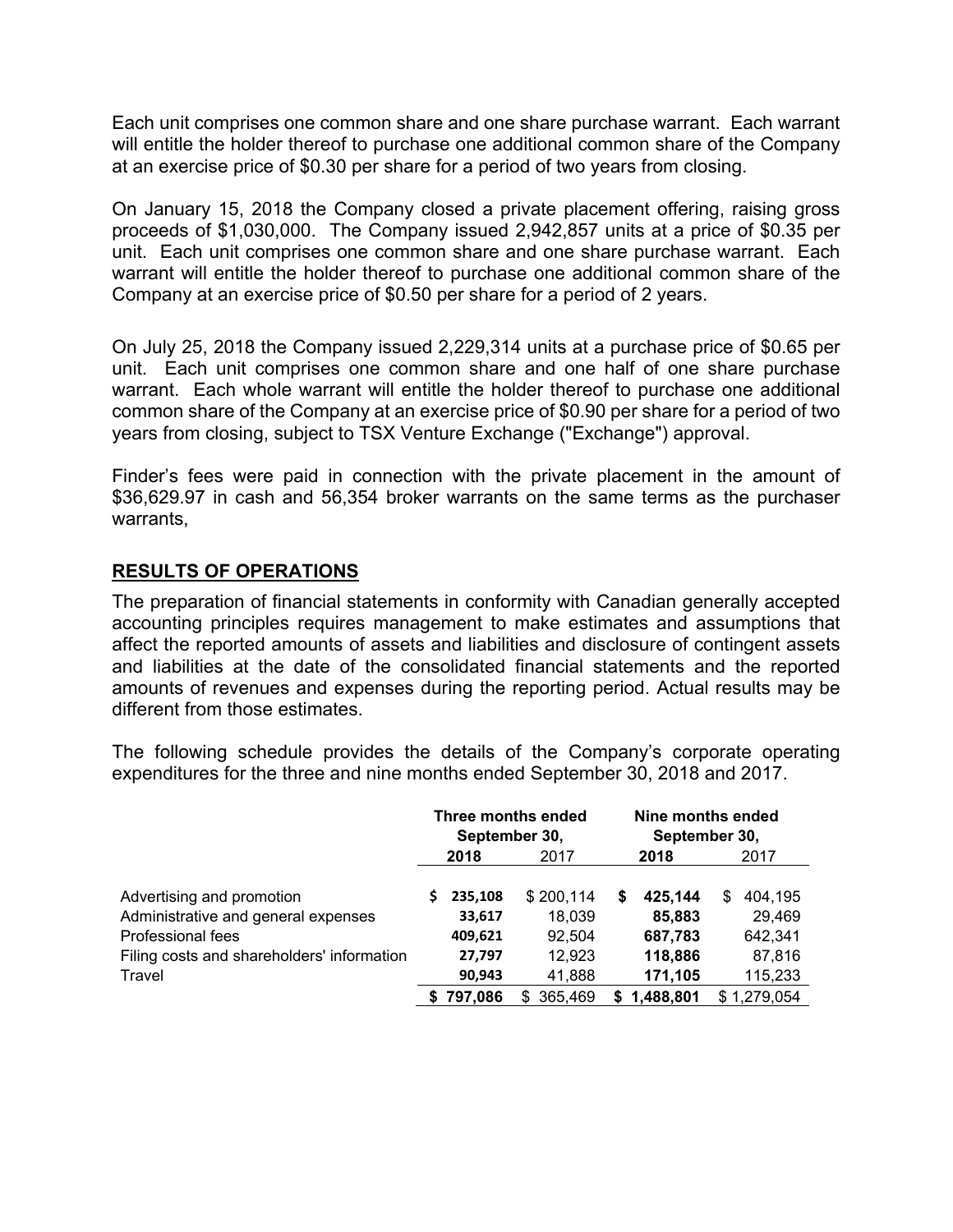The following schedule provides the details of the Company's exploration expenditures for the three and nine months ended September 30, 2018 and 2017.

|                                    | Three months ended<br>September 30, |               |    | Nine months ended<br>September 30, |               |  |
|------------------------------------|-------------------------------------|---------------|----|------------------------------------|---------------|--|
|                                    | 2018                                | 2017          |    | 2018                               | 2017          |  |
| Assays and testing                 | \$<br>6,721                         | \$<br>45,376  | \$ | 58,159                             | 58,385<br>\$  |  |
| <b>Drilling</b>                    | 323,576                             | 187,050       |    | 574,727                            | 187,050       |  |
| Equipment                          | 215,429                             | 98,719        |    | 421,807                            | 172,117       |  |
| Facility expenses                  | 64,029                              | 84,740        |    | 142,264                            | 131,080       |  |
| Feasibility and scoping studies    | 74,095                              |               |    | 111,832                            |               |  |
| Geology                            | 61,853                              | 30,029        |    | 91,854                             | 43,433        |  |
| Labour                             | 21,079                              | 35,103        |    | 34,050                             | 65,894        |  |
| Project management and engineering | 135,000                             | 63,812        |    | 211,387                            | 108,306       |  |
| Reports                            |                                     | 1,986         |    |                                    | 31,059        |  |
| Royalties                          | 15,000                              |               |    | 15,000                             |               |  |
| Staking                            |                                     |               |    |                                    | 2,205         |  |
| Taxes, permits and licensing       | 20,584                              | 253           |    | 23,398                             | 4,777         |  |
| Travel                             | 22,044                              | 13,484        |    | 31,639                             | 21,961        |  |
|                                    | \$<br>959,410                       | 560,552<br>\$ |    | \$1,716,117                        | 826,266<br>\$ |  |

### **Summary of Quarterly Results**

The following table sets forth selected financial information for each of the most recently completed quarters

|                   | Sep 30.<br>2018          | Jun 30.<br>2018          | Mar 31.<br>2018 | Dec 31.<br>2017 | Sep 30.<br>2017          | Jun 30.<br>2017 | Mar 31.<br>2017          | Dec 31,<br>2016 |
|-------------------|--------------------------|--------------------------|-----------------|-----------------|--------------------------|-----------------|--------------------------|-----------------|
| Revenue           | $\overline{\phantom{0}}$ | $\overline{\phantom{a}}$ | ٠               |                 | $\overline{\phantom{a}}$ |                 | $\overline{\phantom{a}}$ |                 |
| Net (Profit) Loss | 2.215.317                | 1.580.353                | 557.461         | 1.430.990       | 926.011                  | 935.213         | 535.996                  | 283,389         |
| Loss per share    | 0.03                     | 0.02                     | 0.00            | 0.03            | 0.02                     | 0.02            | 0.02                     | 0.021           |

### **LIQUIDITY**

The Company has financed its operations to date primarily through the issuance of common shares and the exercise of warrants and stock options. The Company will continue to seek capital through various means including the issuance of capital stock.

The Company is in the exploration stage. These financial statements are prepared in accordance with accounting principles to a going concern, which assumes that the Company will be able to realize assets and discharge liabilities in the normal course of business. The Company's ability to continue as a going concern is dependent upon the continued support from its directors, the ability to continue to raise the necessary financing to meet its obligations, and to achieve profitable operations in the future. The outcome of these matters cannot be predicted at this time. These financial statements do not reflect any adjustments to the amounts and classification of assets and liabilities that might be necessary should the Company be unable to continue in business.